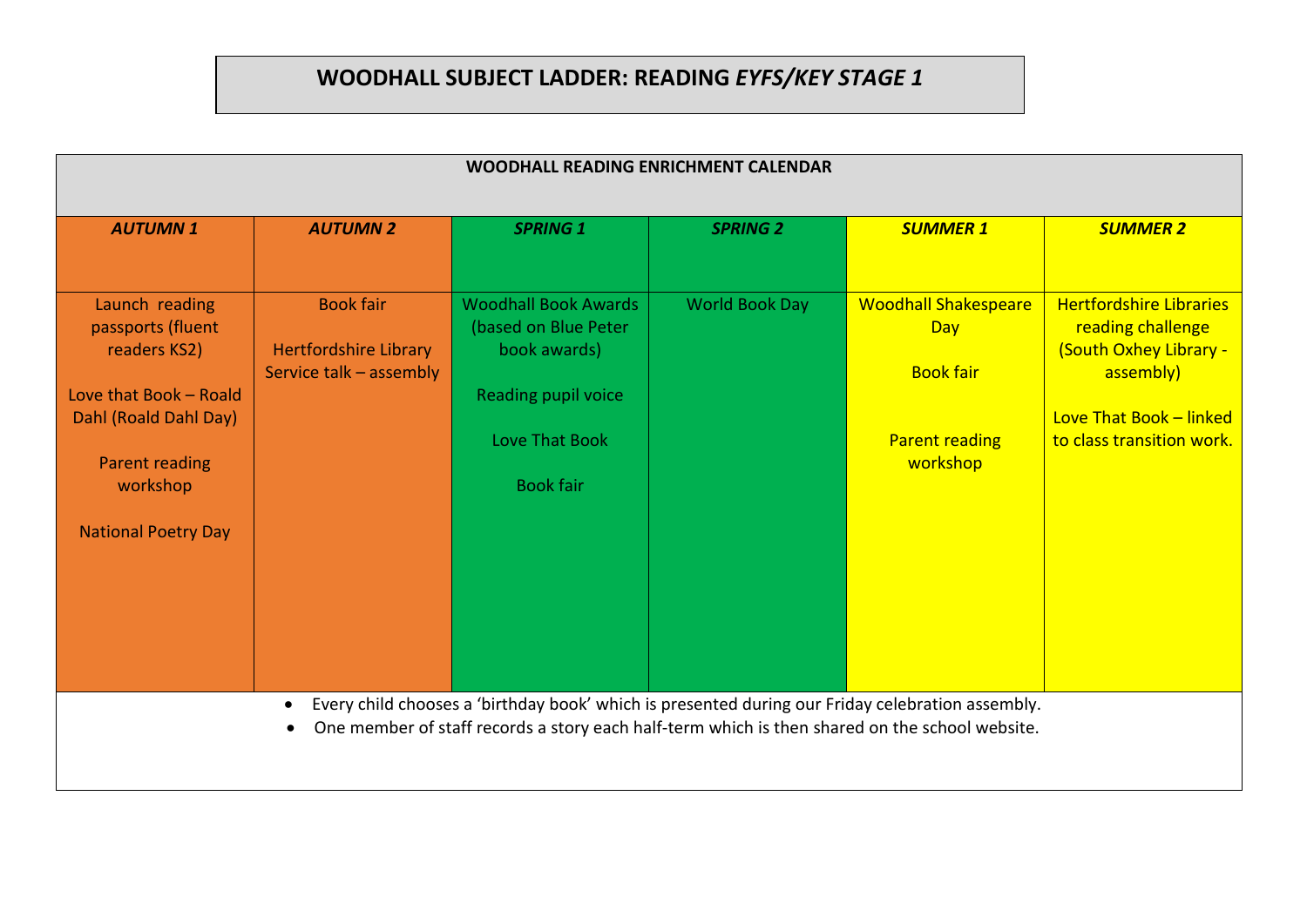|                                         | <b>EYFS NURSERY</b>                                                                                                                                                      | <b>EYFS RECEPTION</b>                                                                                                                                                                                                                                                                                                                                                                                                                                                                                                                                                                                                                                                                                                                                                         | <b>YEAR 1</b>                                                                                                                                                                                                                                                                                                                                                                                                                                                                                | <b>YEAR 2</b>                                                                                                                                                                                                                                                                                                                                                                                                                                                     |
|-----------------------------------------|--------------------------------------------------------------------------------------------------------------------------------------------------------------------------|-------------------------------------------------------------------------------------------------------------------------------------------------------------------------------------------------------------------------------------------------------------------------------------------------------------------------------------------------------------------------------------------------------------------------------------------------------------------------------------------------------------------------------------------------------------------------------------------------------------------------------------------------------------------------------------------------------------------------------------------------------------------------------|----------------------------------------------------------------------------------------------------------------------------------------------------------------------------------------------------------------------------------------------------------------------------------------------------------------------------------------------------------------------------------------------------------------------------------------------------------------------------------------------|-------------------------------------------------------------------------------------------------------------------------------------------------------------------------------------------------------------------------------------------------------------------------------------------------------------------------------------------------------------------------------------------------------------------------------------------------------------------|
| <b>WORD READING</b>                     | Phonics phase 1<br>$\bullet$<br>Count or clap syllables in<br>$\bullet$<br>a word.<br>Recognise words with<br>$\bullet$<br>the same initial sound<br>e.g. money, mother. | Phonics phases 2-4<br>$\bullet$<br>Read individual letters by<br>$\bullet$<br>saying the sounds for<br>them.<br>Blend sounds into words<br>to be able to read short<br>words made up of known<br>letter-sound<br>correspondences.<br>Read some letter groups<br>$\bullet$<br>that each represent one<br>sound and say sounds for<br>them.<br>Read a few common<br>exception words matched<br>to the school's phonic<br>programme.<br>Read simple phrases and<br>$\bullet$<br>sentences made up of<br>words with known letter-<br>sound correspondences<br>and where necessary, a<br>few exception words.<br>Say a sound for each letter<br>$\bullet$<br>in the alphabet and at<br>least ten digraphs.<br>Read words consistent<br>with phonic knowledge by<br>sound-blending. | Phonics phase 4-5<br>$\bullet$<br>Apply phonic knowledge<br>to decode words.<br>Speedily read all 40+<br>letters/groups for 40+<br>phonemes.<br>Read accurately by<br>blending taught GPC.<br>Read common exception<br>words.<br>Read common suffixes (-s,<br>-es, -ing, $-e$ d, etc).<br>Read multi-syllable words<br>$\bullet$<br>containing taught GPCs.<br>Read contractions and<br>$\bullet$<br>begin to understand use<br>of apostrophe.<br>Read aloud phonically-<br>decodable texts. | <b>Hertfordshire Essential</b><br>$\bullet$<br>Spelling Programme.<br>Secure phonic decoding<br>until reading is fluent.<br>Read accurately by<br>$\bullet$<br>blending, including<br>alternative sounds for<br>graphemes.<br>Read multi-syllable<br>words containing<br>graphemes.<br>Read common suffixes.<br>Read exception words,<br>noting unusual<br>correspondences.<br>Read most words<br>quickly & accurately<br>without overt sounding<br>and blending. |
| <b>VOCABULARY</b><br><b>DEVELOPMENT</b> | Spot and suggest<br>$\bullet$<br>rhymes.                                                                                                                                 |                                                                                                                                                                                                                                                                                                                                                                                                                                                                                                                                                                                                                                                                                                                                                                               | Identify simple and<br>$\bullet$<br>recurring literary<br>language.<br>Identify the meaning of<br>vocabulary in context.                                                                                                                                                                                                                                                                                                                                                                     | Discuss effective<br>$\bullet$<br>language choices.<br>Identify that adverbs<br>help to tell us how the<br>character is feeling.<br>Begin to use<br>dictionaries, glossaries<br>and indexes to locate<br>meanings and<br>information.                                                                                                                                                                                                                             |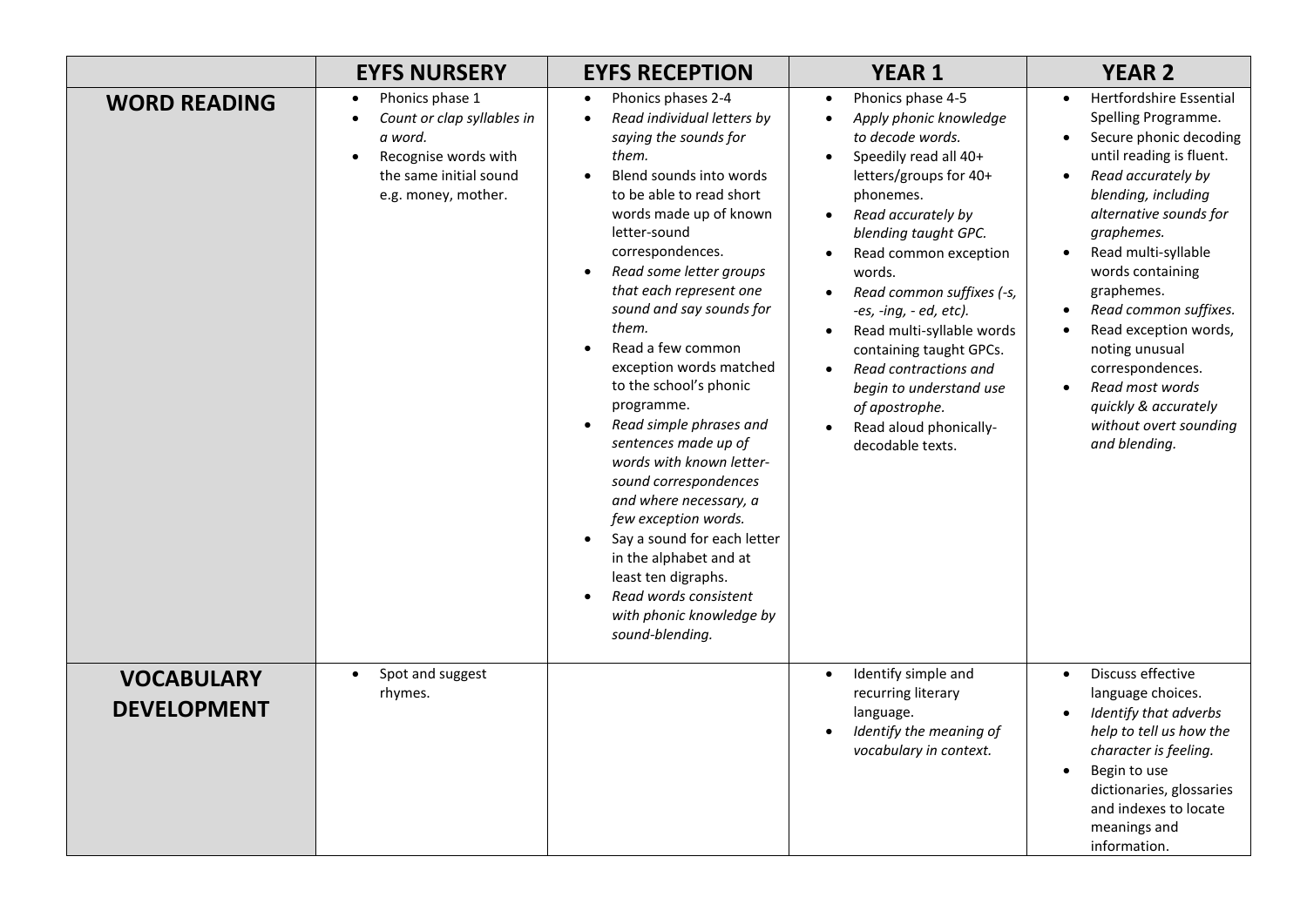|                        |                      |                                                                                                                                                                                                                                                                |                                                                                                                                                                                                                                                                                                                                                                                                                                                | Identify how settings<br>$\bullet$<br>and characters are<br>created using specific<br>vocabulary that creates<br>imagery.                                                                                     |
|------------------------|----------------------|----------------------------------------------------------------------------------------------------------------------------------------------------------------------------------------------------------------------------------------------------------------|------------------------------------------------------------------------------------------------------------------------------------------------------------------------------------------------------------------------------------------------------------------------------------------------------------------------------------------------------------------------------------------------------------------------------------------------|---------------------------------------------------------------------------------------------------------------------------------------------------------------------------------------------------------------|
| <b>READING FLUENCY</b> |                      | Re-read books to build up<br>$\bullet$<br>confidence in word<br>reading, fluency,<br>understanding and<br>enjoyment.                                                                                                                                           | Read 60 words per<br>$\bullet$<br>minute of age-<br>appropriate text.<br>Re-read to self-correct if<br>meaning is lost.                                                                                                                                                                                                                                                                                                                        | Read 90 words per<br>$\bullet$<br>minute of age-<br>appropriate text.<br>Self-correct<br>spontaneously and at<br>the point of error.                                                                          |
| <b>COMPREHENSION</b>   | <b>UNDERSTANDING</b> | Re-tell stories and<br>narratives using own<br>words and recently<br>introduced vocabulary.<br>Use and understand<br>$\bullet$<br>recently-introduced<br>vocabulary during<br>discussions about stories<br>non-fiction, rhymes, and<br>poems during role play. | Explain understanding of<br>$\bullet$<br>texts that are pitched<br>beyond the level children<br>can read independently.<br>Ask questions to clarify.<br>Connect what is read or<br>heard to own<br>experiences.<br>Know that the voice<br>$\bullet$<br>telling the story is called<br>the narrator.<br>With support, justify<br>$\bullet$<br>views about texts read to<br>them.<br>Recognise patterns in<br>texts such as repeated<br>phrases. | Understand that books<br>can be used to find<br>things out, and begin to<br>do so.                                                                                                                            |
| READING                | <b>RETRIEVAL</b>     |                                                                                                                                                                                                                                                                | Retrieve key information<br>$\bullet$<br>from a text.                                                                                                                                                                                                                                                                                                                                                                                          | Refer back to the text<br>$\bullet$<br>for evidence.<br>Retrieve information<br>$\bullet$<br>stated within text (may<br>not be obvious).<br>Use evidence from a<br>text - may look through<br>the book to aid |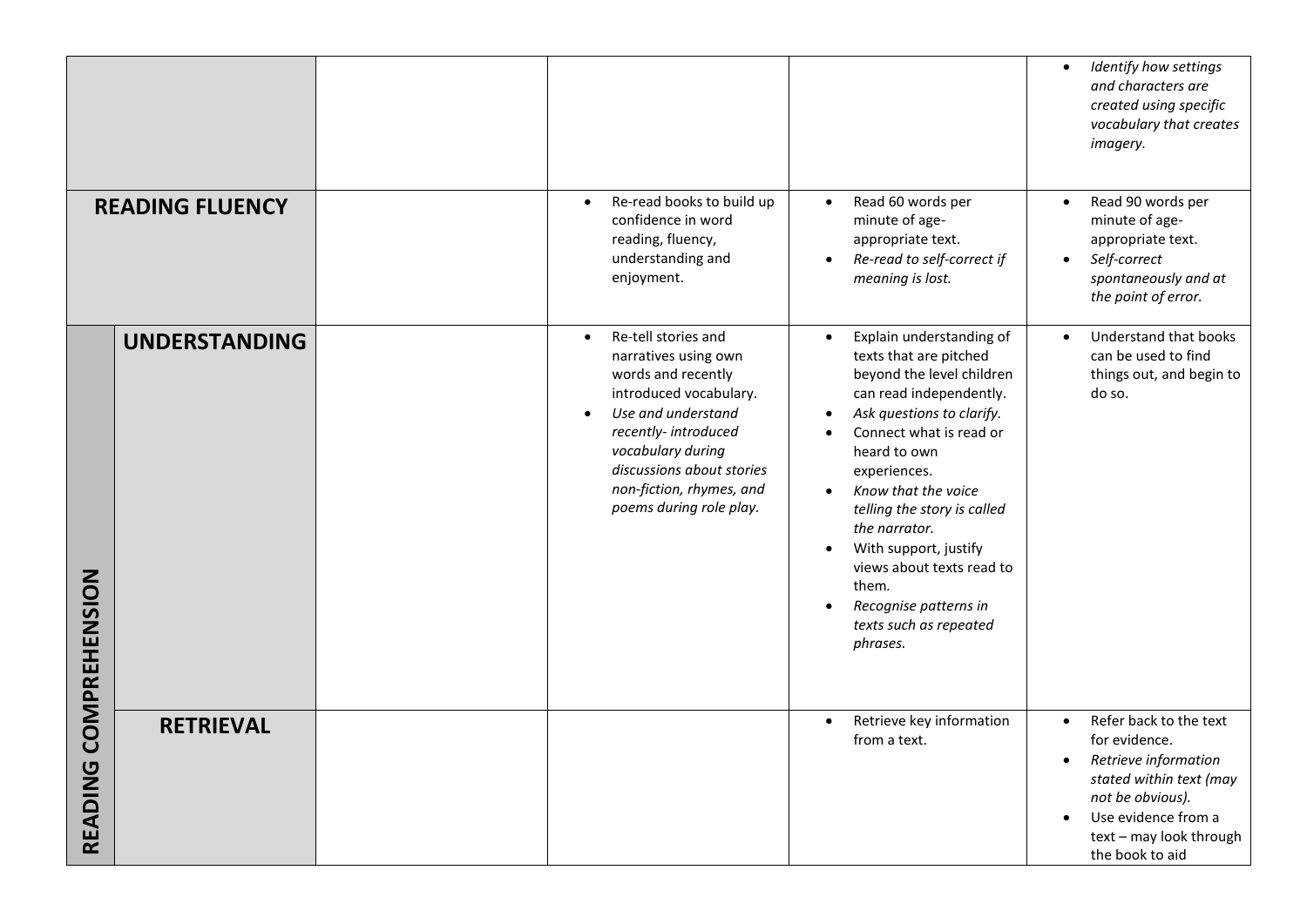|                   |                                                                        |                                                                                                                                                        | memory or use<br>information.                                                                                                                                                                                                                                                                                                                                                                                                                                                                                                                                                                                                                                                   |
|-------------------|------------------------------------------------------------------------|--------------------------------------------------------------------------------------------------------------------------------------------------------|---------------------------------------------------------------------------------------------------------------------------------------------------------------------------------------------------------------------------------------------------------------------------------------------------------------------------------------------------------------------------------------------------------------------------------------------------------------------------------------------------------------------------------------------------------------------------------------------------------------------------------------------------------------------------------|
| <b>INFERENCE</b>  |                                                                        | Discuss the significance of<br>$\bullet$<br>the title.                                                                                                 | Make statements about<br>$\bullet$<br>characters on the basis<br>of what is said and<br>done.<br>Identify that the verbs<br>$\bullet$<br>used for dialogue tell us<br>how a character is<br>feeling.<br>Demonstrate empathy<br>$\bullet$<br>with characters looking<br>at descriptions and<br>actions.<br>Identify evidence of<br>$\bullet$<br>change as a result of<br>events, for example in<br>character behaviour.<br>Recognise that<br>$\bullet$<br>different characters<br>have different<br>thoughts/feelings<br>about, views on and<br>responses to particular<br>scenarios<br>Explain how the way a<br>$\bullet$<br>character speaks<br>reflects their<br>personality. |
| <b>PREDICTION</b> | Anticipate where<br>$\bullet$<br>appropriate key events in<br>stories. | Identify typical phrases<br>$\bullet$<br>such as story openings<br>and endings.<br>Identify goals/motives of<br>$\bullet$<br>the main character on the | Predict with increasing<br>$\bullet$<br>accuracy during reading<br>and then adapt<br>prediction in the light<br>of new information.                                                                                                                                                                                                                                                                                                                                                                                                                                                                                                                                             |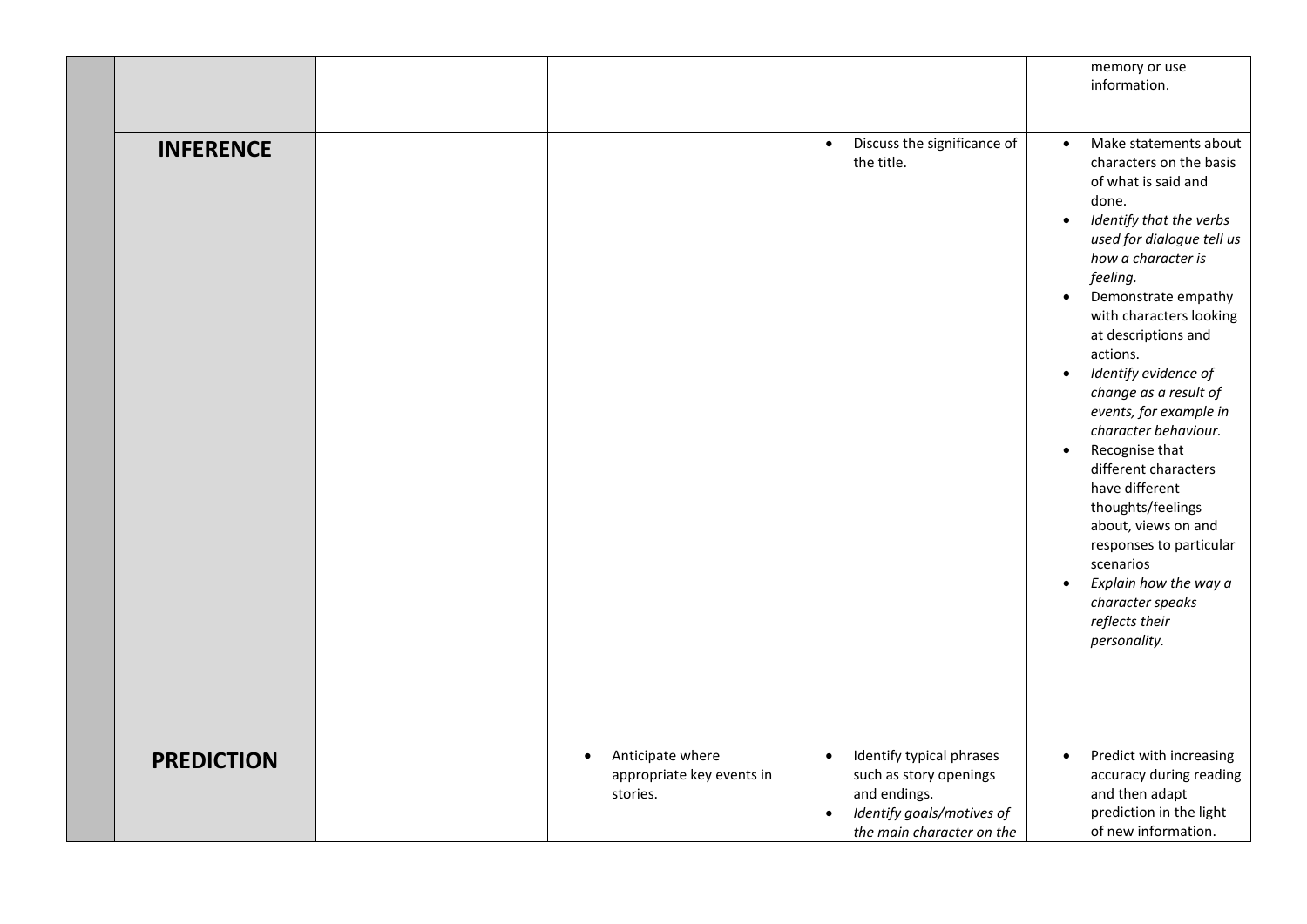|                                    |                                                                                                                                                                                              | basis of what they have<br>said and done.<br>Predict events and<br>endings/what might<br>happen next based on<br>what has been read.                                                                                                                                                                                                                                                          | Predict some key events<br>$\bullet$<br>of a story based on the<br>settings described in<br>the story opening.                                                                                                                                                                                                                                                                                                                                                                                                                                                                                                                     |
|------------------------------------|----------------------------------------------------------------------------------------------------------------------------------------------------------------------------------------------|-----------------------------------------------------------------------------------------------------------------------------------------------------------------------------------------------------------------------------------------------------------------------------------------------------------------------------------------------------------------------------------------------|------------------------------------------------------------------------------------------------------------------------------------------------------------------------------------------------------------------------------------------------------------------------------------------------------------------------------------------------------------------------------------------------------------------------------------------------------------------------------------------------------------------------------------------------------------------------------------------------------------------------------------|
| <b>AUTHORIAL</b><br><b>INTENT</b>  |                                                                                                                                                                                              |                                                                                                                                                                                                                                                                                                                                                                                               | Identify elements of an<br>author's style such as<br>familiar characters.                                                                                                                                                                                                                                                                                                                                                                                                                                                                                                                                                          |
| <b>TEXT</b><br><b>ORGANISATION</b> | Understand that print<br>$\bullet$<br>can have different<br>purposes.<br>Know some of the names<br>$\bullet$<br>of different parts of a<br>book: cover, page, front,<br>back, word, picture. | Understand that there<br>$\bullet$<br>are a range of non-fiction<br>texts, and that these<br>might be set out in<br>different ways.<br>Begin to understand how<br>written language can be<br>structured differently<br>according to genre.<br>Identify how non-fiction<br>$\bullet$<br>texts are sequenced.<br>Identify the beginning,<br>middle and end of stories<br>and pattern in poetry. | Recognise the<br>$\bullet$<br>difference between<br>description in fiction<br>and non-fiction.<br>Identify words and<br>$\bullet$<br>phrases that link<br>events.<br>Show awareness of use<br>of features of<br>organisation in texts.<br>Explain differences<br>$\bullet$<br>between fiction and<br>non-fiction.<br>Recognise that<br>information can be<br>grouped according to<br>subject.<br>Identify simple literary<br>language such as<br>words/phrases that<br>identify a traditional<br>tale.<br>Identify common<br>themes such as those in<br>traditional tales.<br>Recognise simple<br>$\bullet$<br>persuasive devices. |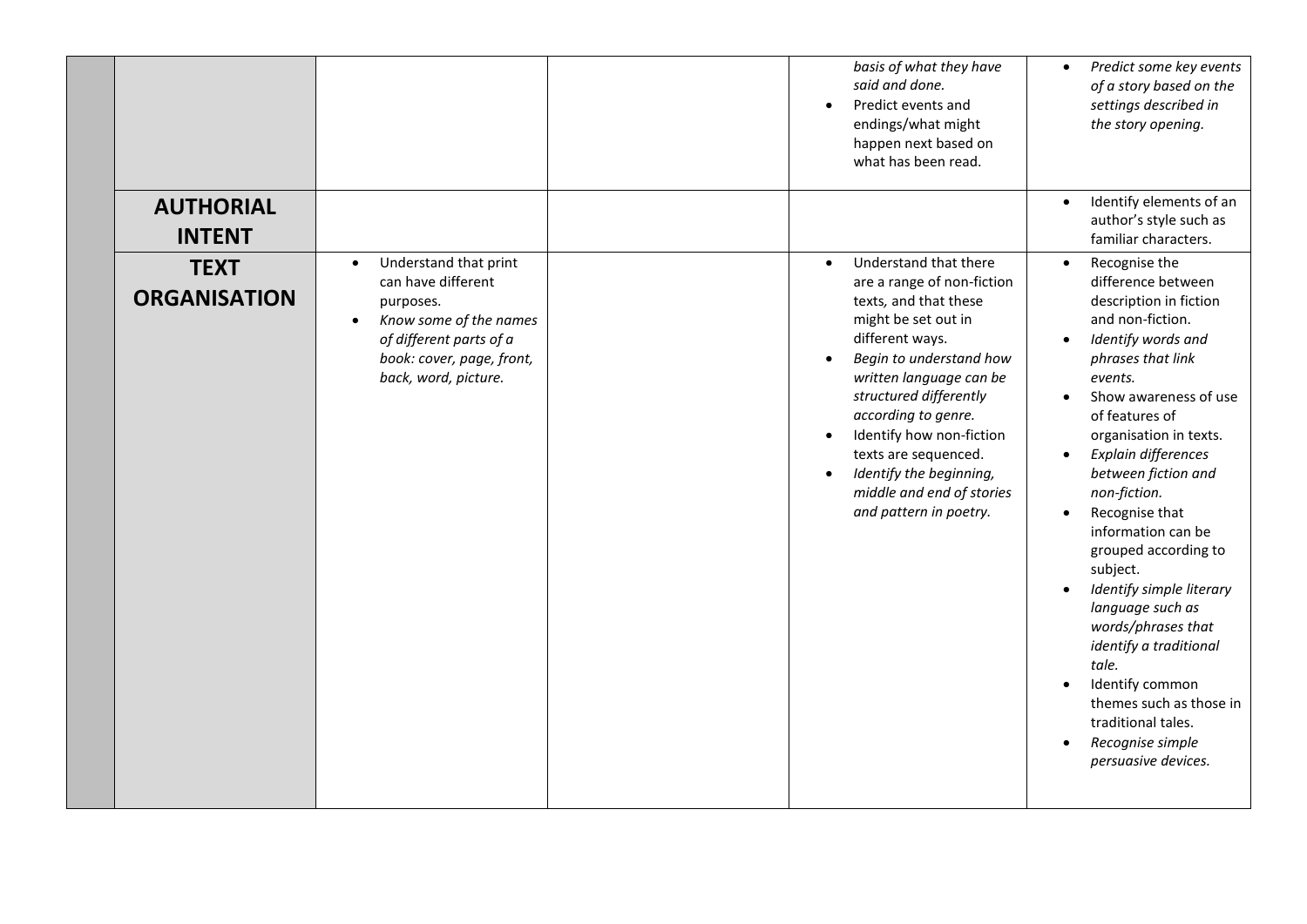| <b>READING</b><br><b>BEHAVIOURS</b> | Understand that print<br>$\bullet$<br>has meaning.<br>Know that we read<br>English texts from left to<br>right and from top to<br>bottom. | Observe punctuation and<br>$\bullet$<br>use this to aid<br>understanding.<br>Identify complete<br>sentences.<br>Express preferences<br>linked to own<br>experiences.<br>Start to use different<br>voices for characters<br>when reading dialogue<br>aloud.<br>Use different voice pitch<br>to indicate exclamation<br>or question.<br>Recognise and join in with<br>predictable phrases.<br>Appreciate rhymes and<br>$\bullet$<br>poems, and be able to<br>recite some by heart.<br><b>Becoming very familiar</b><br>$\bullet$<br>with key stories, fairy<br>stories and traditional<br>tales, retelling them and<br>considering their<br>particular characteristics.<br>Participate in discussion<br>about what is read, taking<br>turns and listening to<br>what others say. | Sustain interest in<br>$\bullet$<br>longer narratives such<br>as a short chapter<br>book.<br><b>Become increasingly</b><br>familiar with a wider<br>range of stories.<br>Recognise simple<br>recurring literary<br>language in stories and<br>poetry.<br>Participate in discussion<br>about texts, taking<br>turns and listening to<br>what others say.<br>Explain and discuss<br>understanding of<br>books, poems and<br>other material, both<br>those listened to and<br>read independently. |
|-------------------------------------|-------------------------------------------------------------------------------------------------------------------------------------------|--------------------------------------------------------------------------------------------------------------------------------------------------------------------------------------------------------------------------------------------------------------------------------------------------------------------------------------------------------------------------------------------------------------------------------------------------------------------------------------------------------------------------------------------------------------------------------------------------------------------------------------------------------------------------------------------------------------------------------------------------------------------------------|------------------------------------------------------------------------------------------------------------------------------------------------------------------------------------------------------------------------------------------------------------------------------------------------------------------------------------------------------------------------------------------------------------------------------------------------------------------------------------------------|
| <b>RANGE OF READING</b>             |                                                                                                                                           | Listen to and discuss a<br>$\bullet$<br>wide range of poems,<br>stories and non-fiction at<br>a level beyond what can<br>be read independently.<br>Be encouraged to link<br>what is read or heard to<br>own experiences                                                                                                                                                                                                                                                                                                                                                                                                                                                                                                                                                        | Listen to, discuss and<br>$\bullet$<br>express views about a<br>range of contemporary<br>and classic poetry,<br>stories and non-fiction<br>at a level beyond what<br>can be read<br>independently<br>Continue to build up a<br>repertoire of poems<br>learnt by heart,                                                                                                                                                                                                                         |